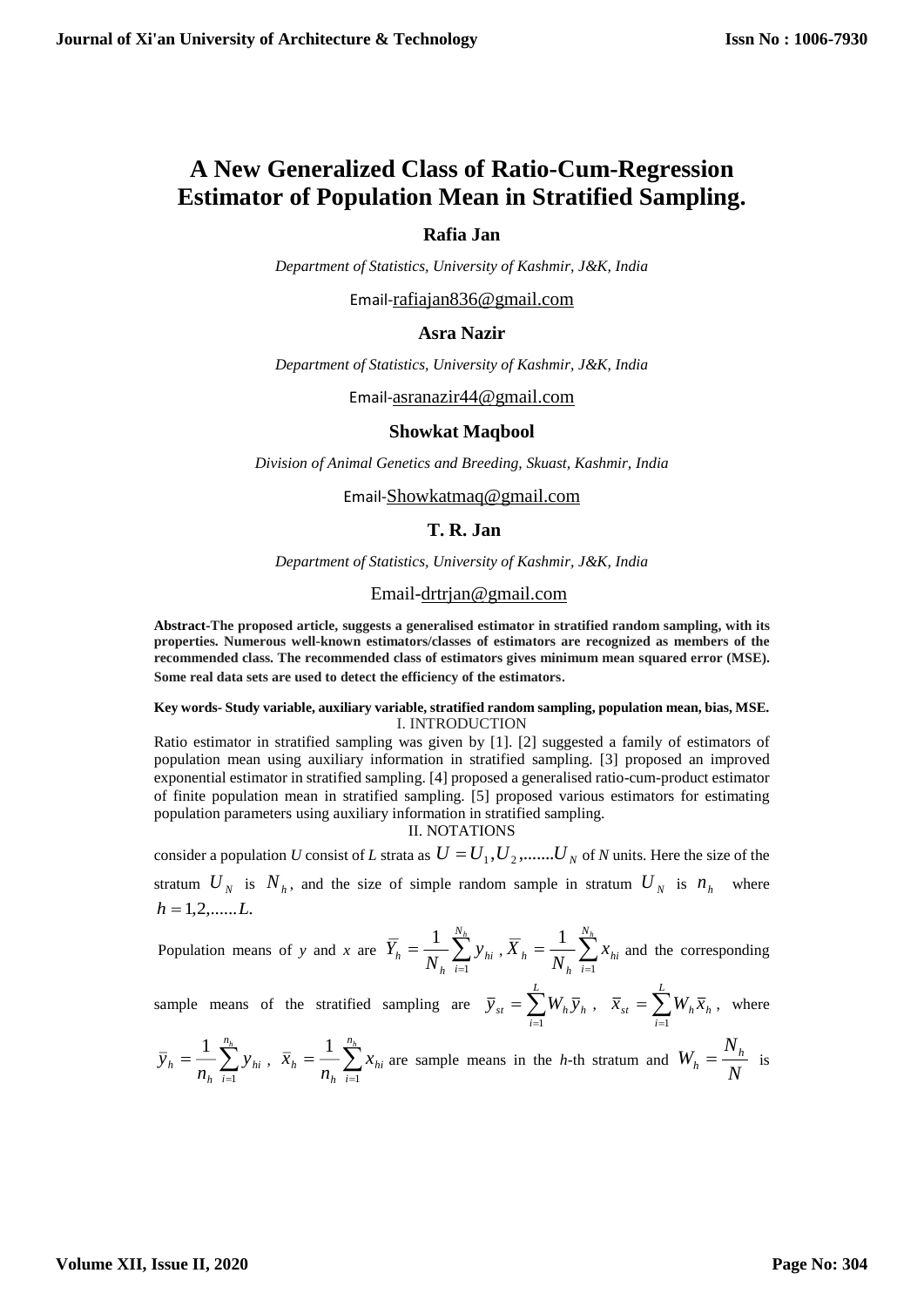stratum weight.  $\bar{y}_{st}$  and  $\bar{x}_{st}$  are unbiased estimators of population mean  $\bar{Y} = \sum_{i=1}^{L}$ *i*  $Y = \sum W_h Y_h$ 1 and

$$
\overline{X} = \sum_{i=1}^{L} W_h \overline{X}_h
$$
 respectively.

The separate ratio estimator is given as

$$
\overline{y}_{RS} = \sum_{h=1}^{L} W_h \overline{y}_h \left( \frac{\overline{X}_h}{\overline{x}_h} \right)
$$
 (1)

The separate product estimator is given by

$$
\overline{y}_{PS} = \sum_{h=1}^{L} W_h \overline{y}_h \left( \frac{\overline{x}_h}{\overline{X}_h} \right)
$$
(2)

And the separate regression estimator is

$$
\overline{y}_{lrs} = \sum_{h=1}^{L} W_h \Big[ \overline{y}_h + b_h \Big( \overline{X}_h - \overline{x}_h \Big) \Big], \tag{3}
$$

where 
$$
b_h = \frac{s_{yxh}}{s_{xh}^2}
$$
,  $s_{xh}^2 = \frac{1}{n_h - 1} \sum_{i=1}^{n_h} (x_{hi} - \bar{x}_h)^2$  and  $s_{yxh} = \frac{1}{n_h - 1} \sum_{i=1}^{n_h} (y_{hi} - \bar{y}_h)(x_{hi} - \bar{x}_h)$   
The combined ratio estimator is given as

The combined ratio estimator is given as

$$
\overline{y}_{RC} = \overline{y}_{st} \left( \frac{\overline{X}}{\overline{x}_{st}} \right)
$$
 (4)

The combined product estimator is

$$
\overline{y}_{PC} = \overline{y}_{st} \left( \frac{\overline{x}_{st}}{\overline{X}} \right)
$$
\n(5)

The combined regression estimator is

$$
\overline{y}_{lrc} = \overline{y}_{st} + b(\overline{X} - \overline{x}_{st}),
$$
\n(6)

where 2 1 2 1 2 *h xh L h h h yxh h h*  $W^{\scriptscriptstyle L\!I}$   $\lambda$  ,  $s$  $W_1^{\scriptscriptstyle\angle} \lambda_1 s$ *b* λ, λ,  $\sum$  $\sum$  $=\frac{h=1}{l}$ , *h h*  $h = n$ , N  $\lambda_{\scriptscriptstyle h} = \frac{1}{1-\frac{1}{\pi n}}$ .

The variance of  $\overline{y}_{st}$  and MSE of  $\overline{y}_{RS}$ ,  $\overline{y}_{PS}$ ,  $\overline{y}_{Irs}$ ,  $\overline{y}_{Rc}$ ,  $\overline{y}_{pc}$  and  $\overline{y}_{Irc}$  are given as

$$
V(\bar{y}_{st}) = \sum_{h=1}^{L} W_h^2 \lambda_h S_{yh}^2 = \sum_{h=1}^{L} W_h^2 \lambda_h \bar{Y}_h^2 C_{yh}^2
$$
 (7)

$$
MSE(\bar{y}_{RS}) = \sum_{h=1}^{L} W_h^2 \lambda_h \Big( S_{yh}^2 + R_h^2 S_{xh}^2 - 2R_h S_{yxh} \Big)
$$
(8)

$$
MSE(\bar{y}_{PS}) = \sum_{h=1}^{L} W_h^2 \lambda_h \Big( S_{yh}^2 + R_h^2 S_{xh}^2 + 2R_h S_{yxh} \Big)
$$
(9)

$$
MSE(\bar{y}_{irs}) = \sum_{h=1}^{L} W_h^2 \lambda_h S_{yh}^2 (1 - \rho_{yxh}^2)
$$
 (10)

$$
MSE(\bar{y}_{RC}) = \sum_{h=1}^{L} W_h^2 \lambda_h \Big( S_{yh}^2 + RS_{xh}^2 - 2RS_{yxh} \Big)
$$
 (11)

## **Volume XII, Issue II, 2020**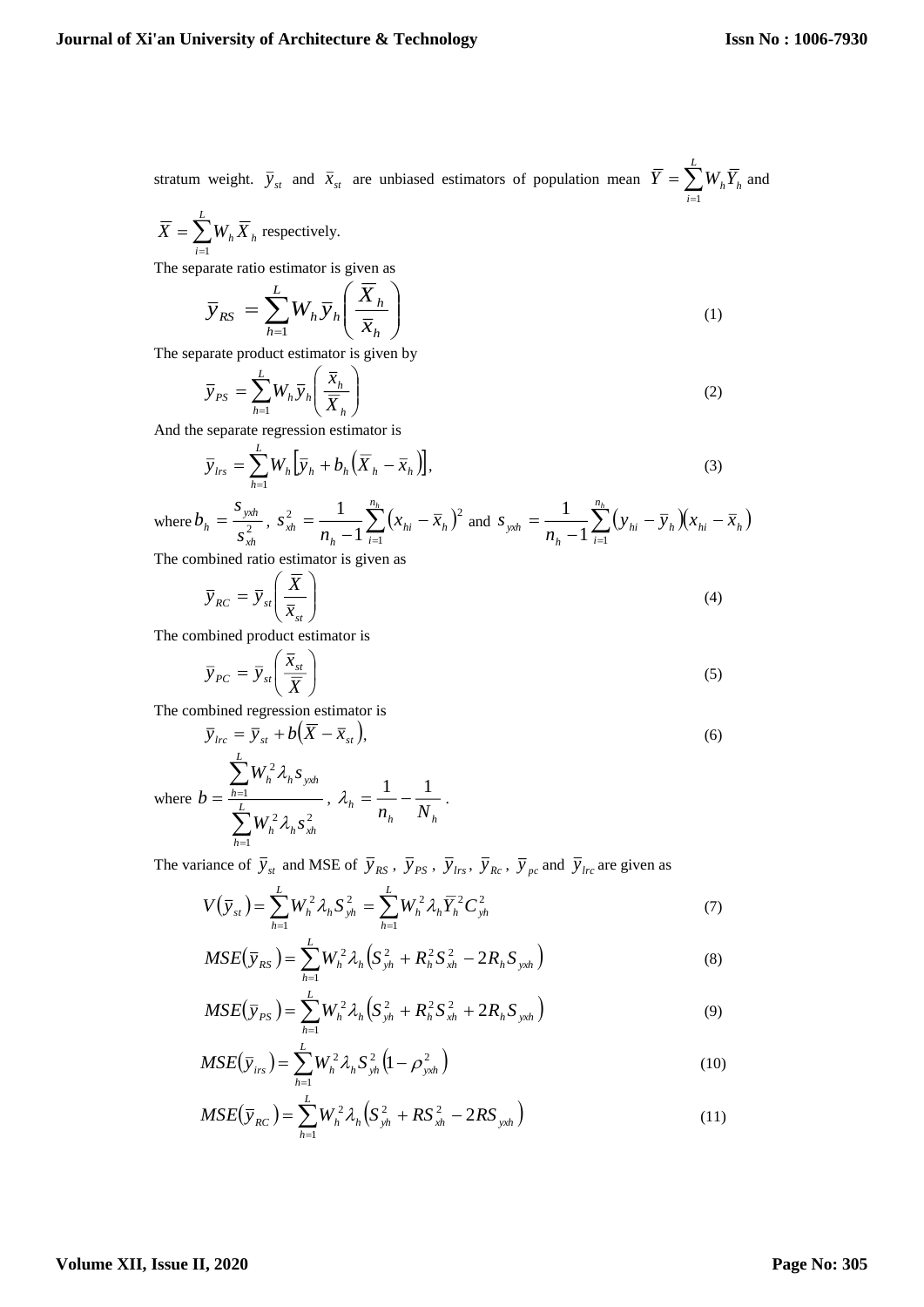$$
MSE(\bar{y}_{PC}) = \sum_{h=1}^{L} W_h^2 \lambda_h \Big( S_{yh}^2 + RS_{xh}^2 + 2RS_{xhh} \Big)
$$
 (12)

$$
MSE(\bar{y}_{inc}) = \sum_{h=1}^{L} W_h^2 \lambda_h S_{yh}^2 \left(1 - \rho_{yx}^2\right)
$$
\n(13)

III. PROPOSED SEPARATE RATIO-CUM-REGRESSION ESTIMATOR The proposed class of separate ratio-cum-regression estimator is given by

$$
t_{S} = \sum_{h=1}^{L} W_{h} \left[ \overline{y}_{h} + \beta_{h} \left( \overline{X}_{h} - \overline{x}_{h} \left( \frac{a \overline{X}_{h} + b}{a \overline{X}_{st} + b} \right)^{2g-1} \right], \tag{14}
$$

where  $g$  is a suitable chosen scaler to minimize the MSE. To find the bias and MSE, we write

$$
\overline{y}_h = \overline{Y}_h \left( 1 + e_{0h} \right),
$$
  

$$
\overline{x}_h = \overline{X}_h \left( 1 + e_{1h} \right),
$$

such that

$$
E(e_{0h})=E(e_{1h})=0,
$$

and

$$
E(e_{0h}^{2}) = \lambda_h C_{yh}^{2},
$$
  
\n
$$
E(e_{1h}^{2}) = \lambda_h C_{xh}^{2},
$$
  
\n
$$
E(e_{0h}e_{1h}) = \lambda_h \rho_{xyh} C_{yh} C_{xh}.
$$

writing equation (14) in terms of  $e^s$ , we get

$$
t_{S} = \sum_{h=1}^{L} W_{h} \Big[ \langle \overline{Y}_{h} (1 + e_{0h}) - \beta_{h} \overline{X}_{h} e_{1h} \rangle \Big] \Big( 1 + \theta_{h} e_{1h} \Big)^{-(2g-1)} \Big],
$$
  
where  $\theta_{h} = \left( \frac{a \overline{X}_{h}}{a \overline{X}_{h} + b} \right).$ 

Solving and keeping the terms up to second order we have

$$
\left(t_{S}-\overline{Y}_{h}\right)=\sum_{h=1}^{L}W_{h}\left(\overline{Y}_{h}e_{0h}-(2g-1)\theta_{h}\overline{Y}_{h}e_{1h}-\beta_{h}\overline{X}_{h}e_{1h}\right)
$$

Squaring and taking expectation on both sides we get the MSE,

$$
MSE(t_S) = \sum_{h=1}^{L} W_h^2 \gamma_h \left[ \frac{S_{yh}^2 + (2g-1)^2 R_h^2 \theta_h^2 S_{xh}^2 + \beta_h^2 S_{xh}^2 - 2(2g-1)R_h \theta_h \rho_{xyh} S_{yh} S_{xh}}{-2\beta_h \rho_{xyh} S_{yh} S_{xh} + 2(2g-1) \beta_h R_h \theta_h S_{xh}^2} \right]
$$

After differentiating and equating the  $MSE(t<sub>S</sub>)$  to zero, we get  $g<sub>opt</sub>$  given as,

$$
g_{opt}=\frac{1}{2}.
$$

The  $MSE_{\text{min}}(t_S)$  is given by

$$
MSE(t_S) = \sum_{h=1}^{L} W_h^2 \gamma_h \Big[ S_{yh}^2 \Big( 1 - \rho_{yxh}^2 \Big) \Big] = MSE(\bar{y}_{lrs})
$$
\n(15)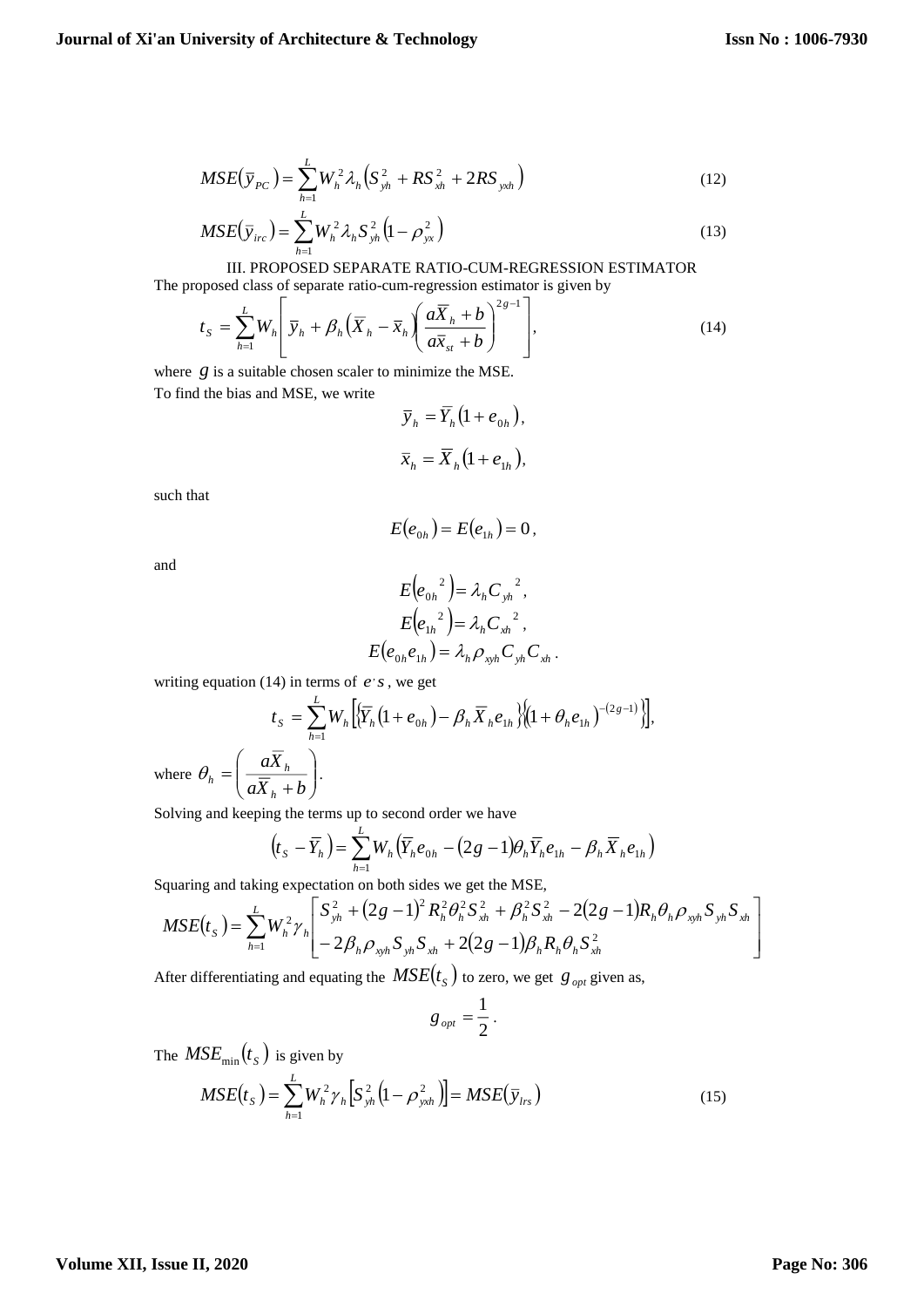# IV. PROPOSED COMBINED RATIO-CUM-REGRESSION ESTIMATOR

The proposed class of combined ratio-cum-regression estimator is given by

$$
t_C = \left[\overline{y}_{st} + \beta \left(\overline{X} - \overline{x}_{st}\right) \left(\frac{a\overline{X} + b}{a\overline{x}_{st} + b}\right)^{2g-1}\right]
$$
\n(16)

We define,

$$
E(e_{0h})=E(e_{1h})=0,
$$

and

$$
E(e_{0h}^{2}) = \lambda_h C_{yh}^{2},
$$
  
\n
$$
E(e_{1h}^{2}) = \lambda_h C_{xh}^{2},
$$
  
\n
$$
E(e_{0h}e_{1h}) = \lambda_h \rho_{xyh} C_{yh} C_{xh}.
$$

writing equation (16) in terms of  $e$ 's, we get

$$
t_C = \left[ \left\{ \overline{Y} (1 + e_0) - \beta \overline{X} e_1 \right\} \left[ (1 + \theta e_1)^{-(2g-1)} \right] \right],
$$
  
where  $\theta = \left( \frac{a \overline{X}}{a \overline{X} + b} \right)$ ,  $e_0 = \frac{\sum_{h=1}^{L} W_h \overline{X}_h e_{0h}}{\overline{Y}} \text{ and } e_1 = \frac{\sum_{h=1}^{L} W_h \overline{X}_h e_{1h}}{\overline{X}},$ 

such that

$$
E(e_0) = E(e_1) = 0,
$$

and

$$
E(e_0^2) = \sum_{h=1}^{L} W_h^2 \lambda_h {C_{yh}}^2,
$$
  

$$
E(e_1^2) = \sum_{h=1}^{L} W_h^2 \lambda_h {C_{xh}}^2,
$$
  

$$
E(e_0 e_1) = \sum_{h=1}^{L} W_h \lambda_h \rho_{xyh} C_{yh} C_{xh}
$$

.

Solving and keeping the terms up to second order we have

$$
\left(t_c - \overline{Y}\right) = \left(\overline{Y}e_0 - (2g - 1)\theta \overline{Y}e_1 - \beta \overline{X}e_1\right)
$$

Squaring and taking expectation on both sides we get the MSE,

$$
MSE(t_C) = \sum_{h=1}^{L} W_h^2 \gamma_h \left[ \frac{S_{yh}^2 + (2g-1)^2 R^2 \theta^2 S_{xh}^2 + \beta^2 S_{xh}^2 - 2(2g-1)R \theta \rho_{xyh} S_{yh} S_{xh}}{-2 \beta \rho_{xyh} S_{yh} S_{xh} + 2(2g-1) \beta R \theta S_{xh}^2} \right]
$$

Putting the value of  $g_{opt}$  we get,

$$
MSE(t_C) = \sum_{h=1}^{L} W_h^2 \gamma_h \Big[ S_{yh}^2 \Big( 1 - \rho_{yxh}^2 \Big) \Big] = MSE(\bar{y}_{lrC})
$$
\n(17)

## V. EFFICIENCY COMPARISON

We compare the efficiency of the proposed estimator with classical estimators, the conditions are given as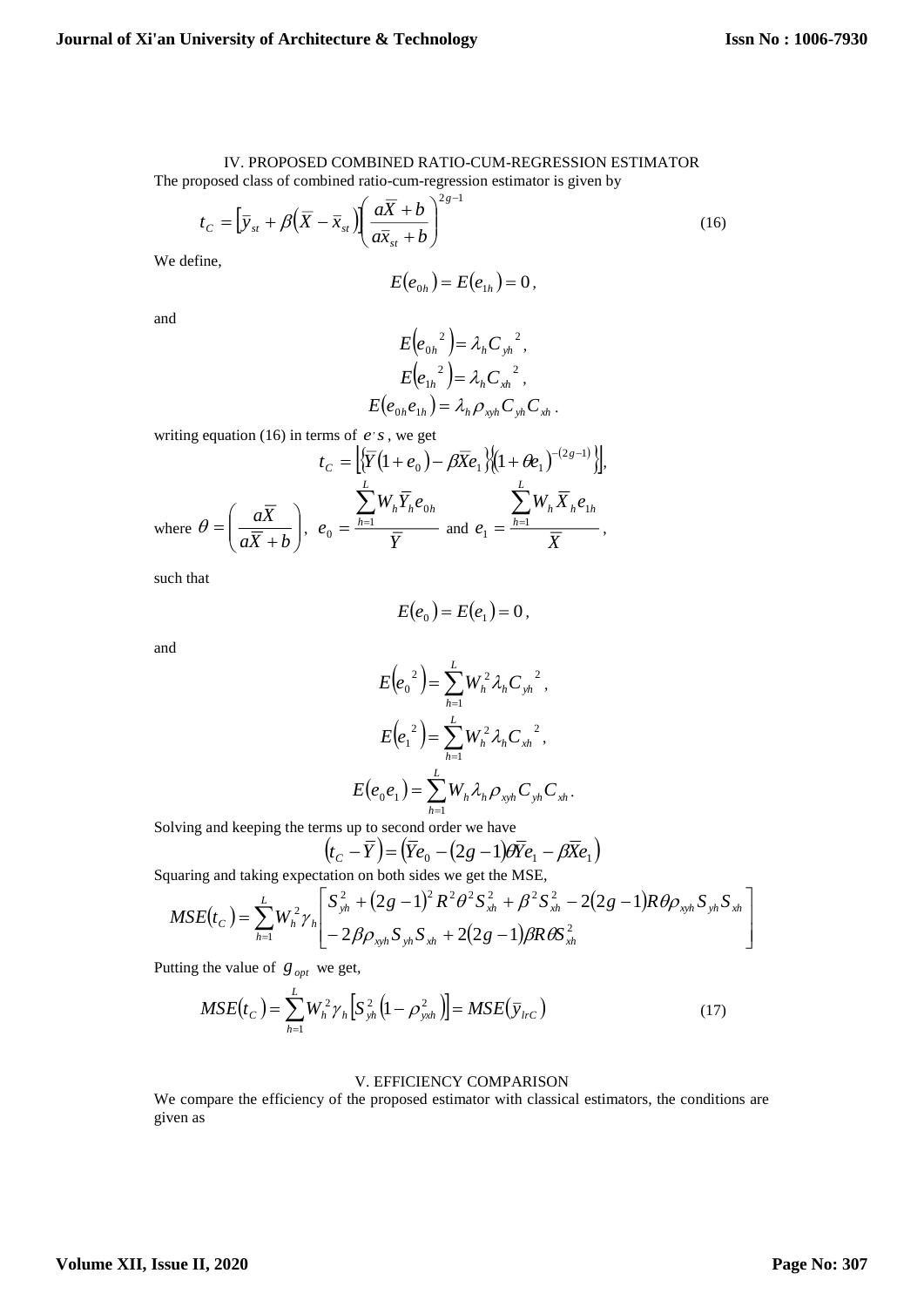$$
V(\bar{y}_{st}) - MSE(t_{s}) > 0
$$
  
=  $\sum_{h=1}^{L} W_{h}^{2} \lambda_{h} S_{yh}^{2} - \sum_{h=1}^{L} W_{h}^{2} \gamma_{h} [S_{yh}^{2} (1 - \rho_{yxh}^{2})] > 0$   
=  $\sum_{h=1}^{L} W_{h}^{2} \gamma_{h} S_{yh}^{2} \rho_{yxh}^{2} > 0$   

$$
MSE(\bar{y}_{RS}) - MSE(t_{s}) > 0
$$
  
=  $\sum_{h=1}^{L} W_{h}^{2} \lambda_{h} (R_{h}^{2} S_{xh}^{2} - 2R_{h} S_{yxh} + S_{yh}^{2} \rho_{yxh}^{2}) > 0$   

$$
MSE(\bar{y}_{PS}) - MSE(t_{s}) > 0
$$
  
=  $\sum_{h=1}^{L} W_{h}^{2} \lambda_{h} (R_{h}^{2} S_{xh}^{2} + 2R_{h} S_{yxh} + S_{yh}^{2} \rho_{yxh}^{2}) > 0$   

$$
MSE(\bar{y}_{RC}) - MSE(t_{C}) > 0
$$
  
=  $\sum_{h=1}^{L} W_{h}^{2} \lambda_{h} (RS_{xh}^{2} - 2RS_{yxh} + S_{yh}^{2} \rho_{yxh}^{2}) > 0$   

$$
MSE(\bar{y}_{PC}) - MSE(t_{C}) > 0
$$
  
=  $\sum_{h=1}^{L} W_{h}^{2} \lambda_{h} (RS_{xh}^{2} + 2RS_{yxh} + S_{yh}^{2} \rho_{yxh}^{2}) > 0$ 

## VI. NUMERICAL ILLUSTRATION

For numerical illustrations we have taken the data from:

(1)[6]; where *y* is total number of trees and *x* is area under orchards in hectares.

(2) [7]; here *y* is juice quantity and *x* is weight of cane.

(3) [8]; where *y* is study variable and *x* is auxiliary variable.

| Table 1: Data Statistics.                                                                  |                                      |                             |                                                                                            |     |  |  |  |  |
|--------------------------------------------------------------------------------------------|--------------------------------------|-----------------------------|--------------------------------------------------------------------------------------------|-----|--|--|--|--|
| Population<br>values of parameters for h <sup>th</sup> stratum<br>Data Sets<br>Stratum no. |                                      |                             |                                                                                            |     |  |  |  |  |
|                                                                                            | (h)                                  | $n_{h}$                     | $\overline{Y}_h$ $\overline{X}_h$<br>$S_{y h}^2$<br>$S_{xh}^2$<br>$S_{xvh}$                |     |  |  |  |  |
|                                                                                            | 1                                    | 6 <sup>3</sup>              | 417.33 6.81 74775.87<br>1007.05<br>15.97                                                   |     |  |  |  |  |
| $\overline{Y} = 410.841$<br>$\overline{X} = 8.3796$                                        | 2<br>3                               | 8<br>$\overline{3}$<br>11 4 | 503.38 10.12 259113.70 132.66<br>5709.16<br>65885.60<br>340.00<br>7.97<br>38.44<br>1404.71 |     |  |  |  |  |
|                                                                                            | 1                                    |                             | 135.00 366-67 80.00<br>2706.67<br>440.00                                                   |     |  |  |  |  |
| $\bar{Y} = 102.6$<br>$\overline{X}$ = 325.998                                              | 2<br>$\overline{3}$                  | $12 \quad 4$<br>7 3         | 99.17 310.83<br>226.52<br>1881.06<br>618.94<br>80.71<br>317.14<br>120.24 2890.48<br>444.05 |     |  |  |  |  |
|                                                                                            | $N = 25, n = 10$<br>$N = 25, n = 10$ |                             | $N_{h}$                                                                                    | 6 3 |  |  |  |  |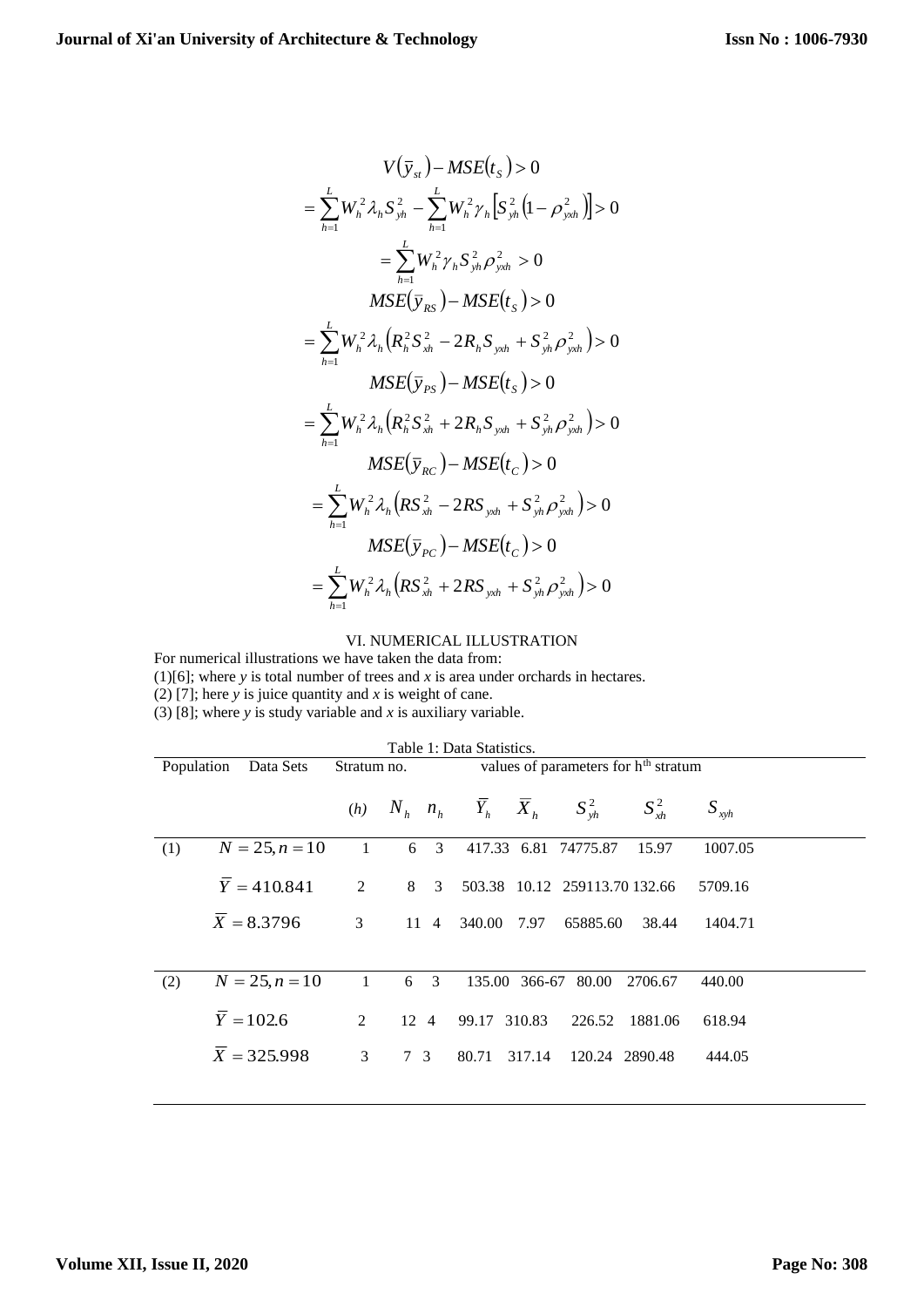| (3) $N = 20, n = 8$ 1 10 4 149.70 1622.99 181.17 10438.71 -1072.80 |  |  |  |  |
|--------------------------------------------------------------------|--|--|--|--|
| $Y = 126.15$ 2 10 4 102.60 2035.95 158.76 10662.63 -655.25         |  |  |  |  |
| $X = 1829.47$                                                      |  |  |  |  |

The following table shows the MSE and PRE of the proposed estimator and other estimators present in the literature.  $T<sub>11</sub>$ 

|                      |              |        | <b>Table</b> 2 |        |              |        |  |
|----------------------|--------------|--------|----------------|--------|--------------|--------|--|
| Population           |              |        |                |        |              |        |  |
|                      | Population 1 |        | Population 2   |        | Population 3 |        |  |
| Estimator            | <b>MSE</b>   | PRE    | <b>MSE</b>     | PRE    | <b>MSE</b>   | PRE    |  |
| $\bar{y}_{st}$       | 8274.88      | 100.00 | 11.26          | 100.00 | 12.75        | 100.00 |  |
| $\overline{y}_{RS}$  | 1014.64      | 815.55 | 3.28           | 343.23 | $\ast$       | ∗      |  |
| $\overline{y}_{PS}$  | *            | $\ast$ | $\ast$         | $\ast$ | 7.19         | 177.17 |  |
| $\overline{y}_{irs}$ | 842.62       | 982.04 | 1.74           | 648.64 | 7.10         | 179.17 |  |
| $\overline{y}_{RC}$  | 1159.01      | 713.96 | 3.47           | 324.28 | ∗            | $\ast$ |  |
| $\overline{y}_{PC}$  | *            | $\ast$ | $\ast$         | $\ast$ | 7.57         | 168.33 |  |
| $\overline{y}_{irc}$ | 948.89       | 872.06 | 2.78           | 404.62 | 7.44         | 171.32 |  |
| $t_{S}$              | 842.62       | 982.04 | 1.74           | 648.64 | 7.10         | 179.17 |  |
| $t_c$                | 842.62       | 982.04 | 1.74           | 648.64 | 7.10         | 179.17 |  |

#### VI. CONCLUSION

We have proposed, classes of separate and combined ratio-cum-product estimators in stratified sampling. The theoretical results were numerically justified by the data sets considered in Table 1. Also, it follows from Table 2 that there is significant gain in efficiency by the proposed classes of estimators.

#### REFERENCES

- [1] Kadilar C. and Cingi, H. (2005): *A new ratio estimator in stratified random sampling*, Comm. Statist. Theory Methods 34, pp. 597–602.
- [2] Singh, H. P. and Vishwakarma, G. K. (2008): *A family of estimators of population mean using auxiliary information in stratified sampling*, Comm. Statist. Theory Methods 37, pp. 1038–1050.
- [3] Koyuncu, N. and Kadilar, C. (2009): *Ratio and product estimators in stratified random sampling*, J. Statist. Plann. Inference 13, pp. 2552–2558.
- [4] Tailor, R., Sharma, B. and Kim, J. M. (2011): *A generalized ratio-cum-product estimator of finite population mean in stratified random sampling*, Commun. Korean Statist. Soc. 18, pp. 111–118.
- [5] Vishwakarma. G. K. and Kumar, M. (2016): *Efficient classes of ratio-cum-product estimators of population mean in stratified random sampling,* Probability and Mathematical Statistics, 36, pp. 267–278
- [6] Singh, D. and Chaudhary, F. S. (1986): *Theory and Analysis of Sample Survey Designs*, New Age International, New Delhi 1986.